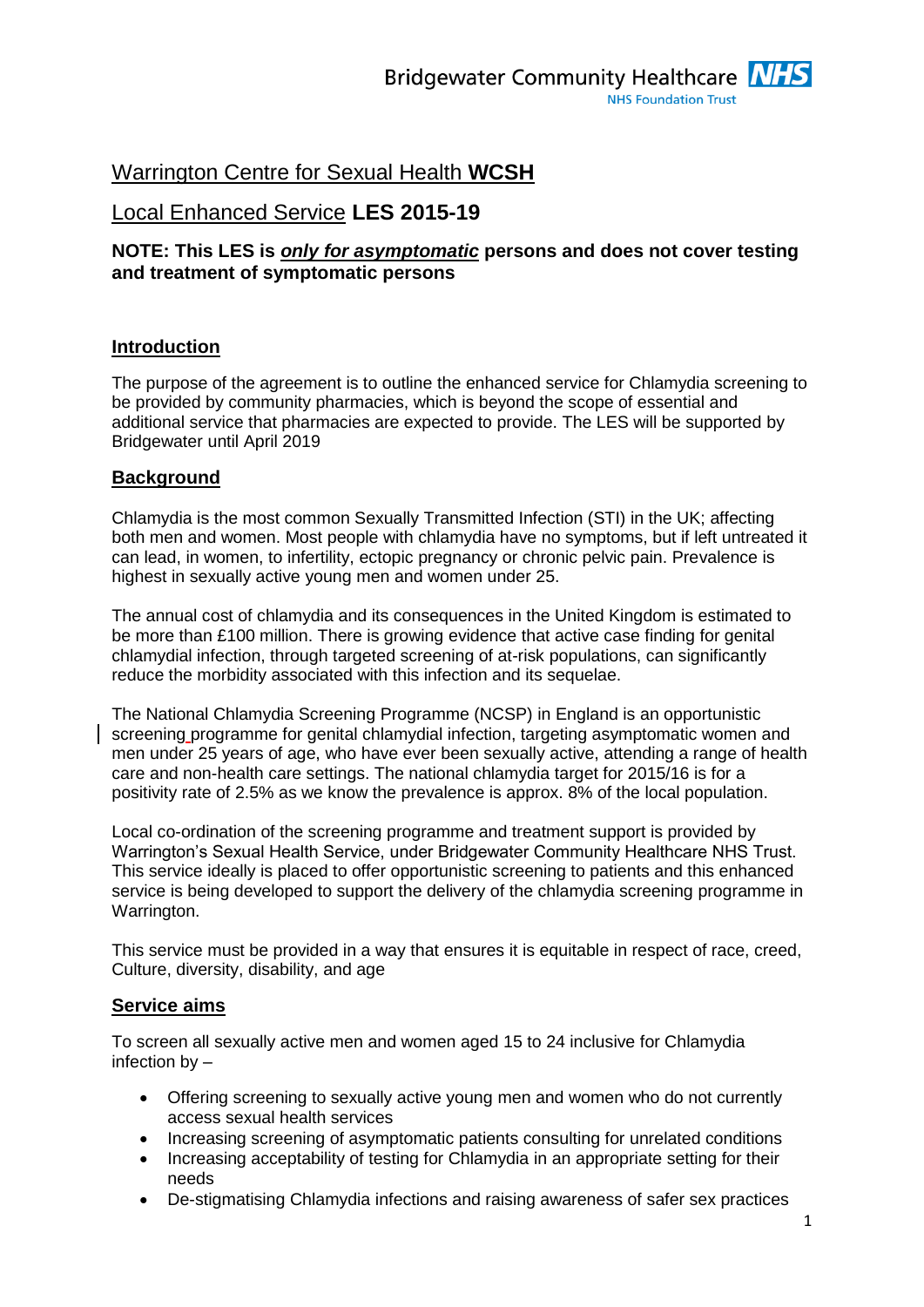- Reducing the burden on secondary care services by diagnosing Chlamydia in the community setting
- Increasing early detection and treatment of Chlamydia and therefore reducing transmission and complications associated with this infection
- Allow appropriate treatment of positive cases through the WCSH team or in line with patient choice in pharmacies
- Ensure there is a named contact for the programme to ensure appropriate support training and information from WCSH

# **Criteria**

# **Responsibilities of the service provider**

- Display appropriate provision of patient leaflets, posters and WCSH clinic information in the waiting areas
- Follow Bridgewater safeguarding protocols and ensure all staff have undergone the necessary training
- Order and maintain appropriate supplies via WCSH contact and store in the appropriate way
- Pharmacies will offer routine screening to 15 to 24 year olds, following guidance from the chlamydia screening programme
- WCSH will support screening via Sophie Mather, Sexual Health Outreach Worker [Sophie.Mather@Bridgewater.nhs.uk](mailto:Sophie.Mather@Bridgewater.nhs.uk) as your direct contact.
- Your service will identify appropriate individuals and provide self-taken screening kits; any necessary paperwork will be provided by Sophie Mather and members of the WCSH team.
- Use self-taken vulval swab (females) or urine sample (males) according to current BASHH Guidelines. Samples should ideally be performed on the premises so participating services must have access to toilet facilities either on the premises or very close by.
- Completed screening kits will be accompanied by WCSH paperwork prior to organising collection via [Sophie.Mather@Bridgewater.nhs.uk](mailto:Sophie.Mather@Bridgewater.nhs.uk)
- Results will be managed by WCSH who will directly contact patients and deal with all notification, follow-up, contacts and treatments. and referral if necessary
- Provision of treatment within the pharmacy can take place, in line with patient choice and appropriate prescribing qualifications.
- WCSH will manage training needs
- Providers will receive monthly activity reports from Warrington Sexual Health Service
- This LES will run until 31st March 2019, and will be reviewed prior to expiry.

# **Clinical Governance**

The standards of the service delivered by the provider will be in line with contractual agreement as set out in essential service number 8 of the community pharmacy contract.

Accreditation / Qualifications

Practices/pharmacies can be accredited for this LES if they participate in the Warrington Chlamydia screening programme. Contact details are shown below:

Chlamydia Screening Programme Warrington Centre for Sexual Health Bath Street Health and Well Being Centre Leigh Street **Warrington** Tel: 01925 644202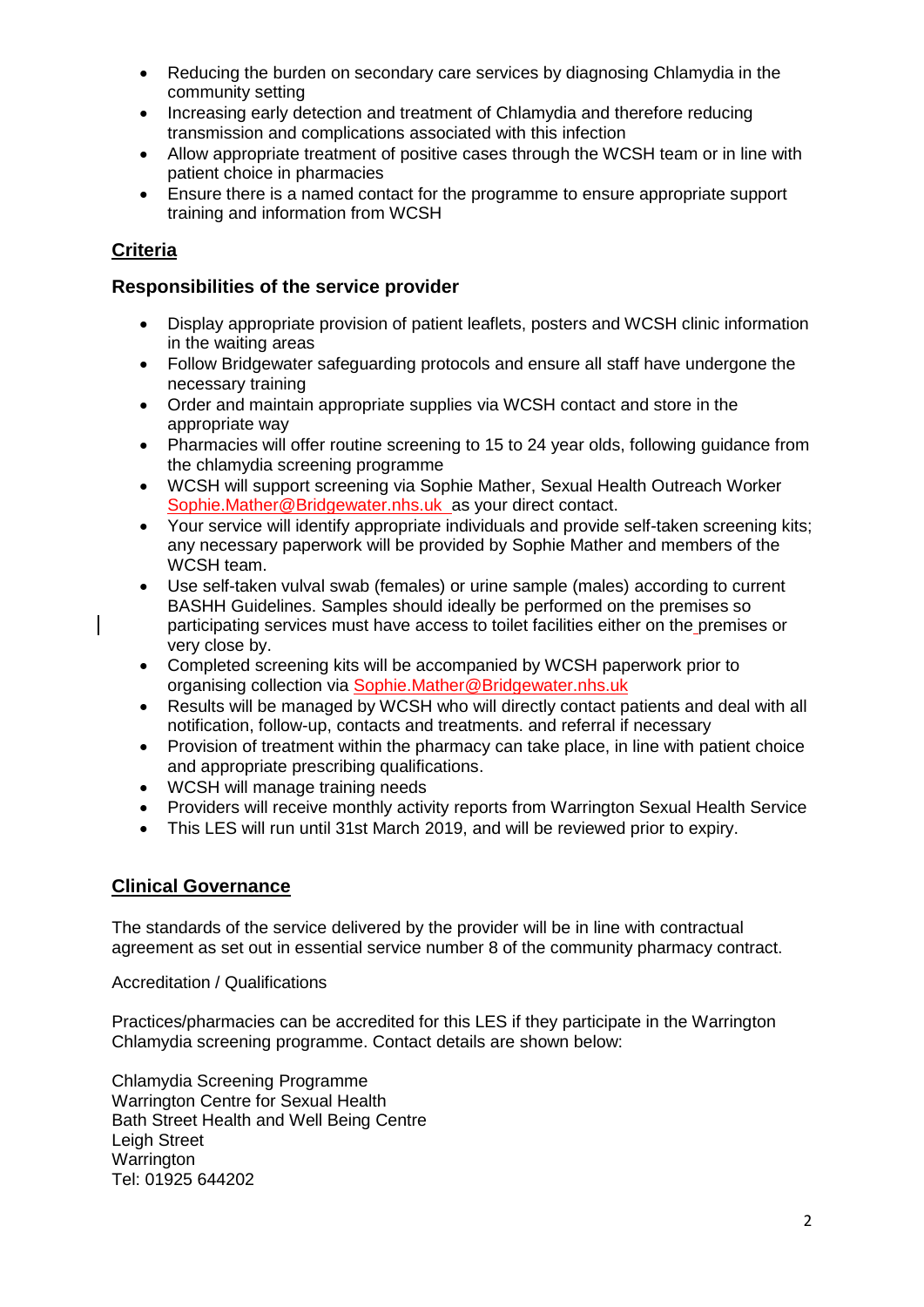Providers must have access to toilet facilities on the premises or very close by. Providers must have a consulting room.

Providers must have sample storage facilities (refrigeration is not necessary).

# **Recommendations for the service provider**

- Register and achieve the Bridgewater young people's friendly kite mark in order to encourage young people to access services, in line with the department of health "your welcome quality criteria"
- Support staff in developing competencies and skills in dealing with young people around sexual health e.g. delay training – supporting young people to delay early sex

### **Responsibilities of Bridgewater WCSH**

WCSH agrees to support pharmacies by providing free training required to enable them to deliver the enhanced service

# **Payment for Service**

This agreement will cover only those pharmacies contracted to provide services under this LES and that have a named clinical representative that has attended Chlamydia screening training. will be able to claim the following fees: -

Practices will be paid a fee of £7:50 for each valid completed test recorded monthly by the Bridgewater WCSH reporting system

All payments will be made on a quarterly basis. Payment will only be made where the required patient information is provided in full.

# **Breach of contract**

Bridgewater will only invoke the termination clause once all reasonable efforts have been made to resolve disputes locally. The agreement may be terminated by the pharmacy or Bridgewater, by giving three months' notice of their intention to withdraw from the scheme subject to the provision of above paragraph

Bridgewater may terminate the agreement where there is evidence of failure to comply with the agreement. Normally the notice period will be three months, however in exceptional circumstances Bridgewater reserves the right to give no notice, but will consult with the community pharmacy contracts manager and the pharmacy concerned. Any overpayment arising from termination of agreement will be recovered.

# **Equality**

This service must be provided in a way that ensures it is equitable in respect of race, creed, culture, diversity, disability etc.

#### **Good Practice**

Bridgewater will provide training, support for all practices offering chlamydia screening will be given by Warrington Sexual Health Team.

#### **Recommended read codes for the recording of activity within the practices clinical system will be supplied at the point of training**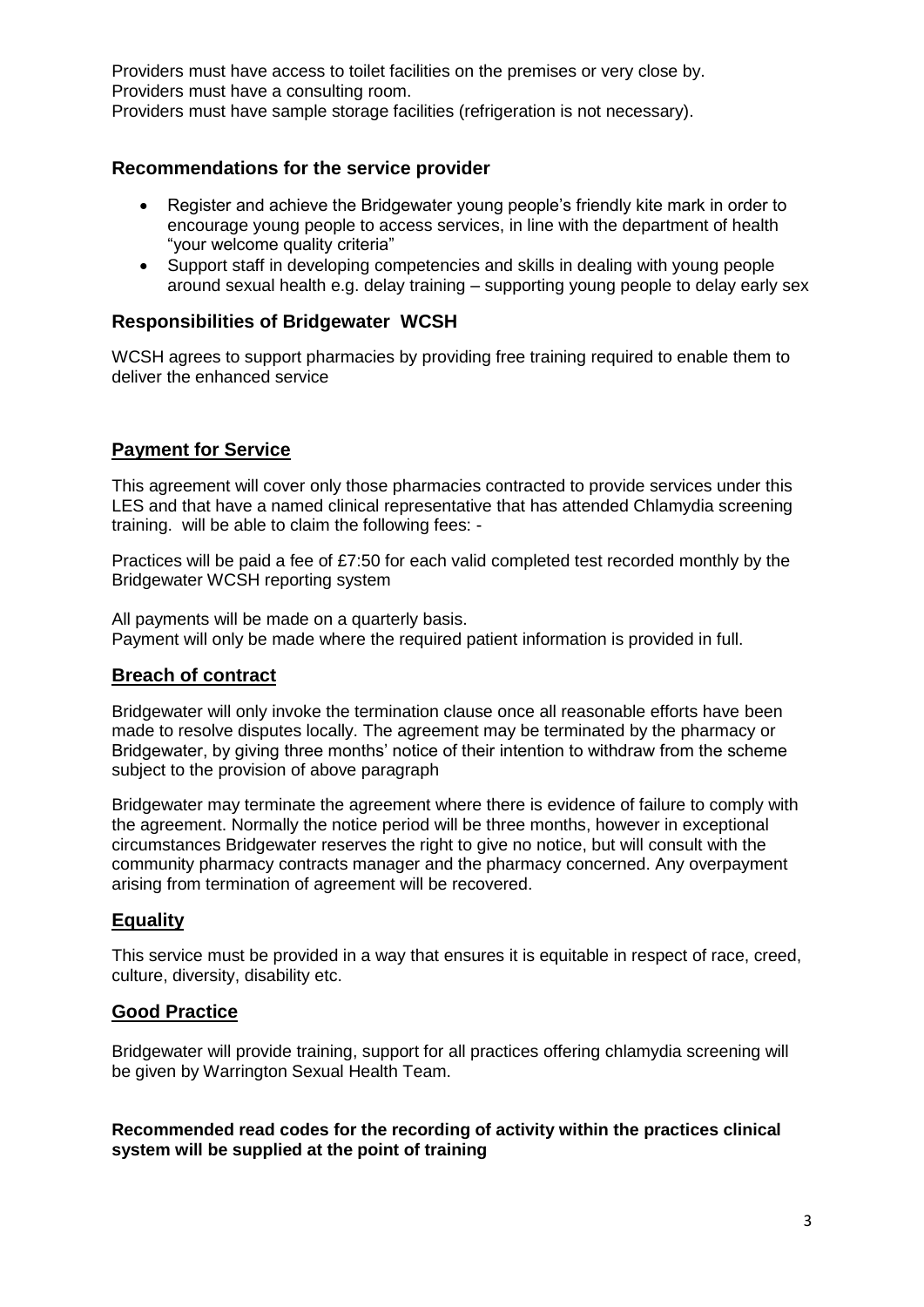A mail-out to patients within the screening population would provide an opportunity to reach patients who have infrequent contact with the practice

Practices undertaking this service may be subject to a review, which would include an audit of:

- (a) Percentage of 15-24 year olds offered Chlamydia screening
- (b) Percentage of 15-24 year olds screened for Chlamydia infection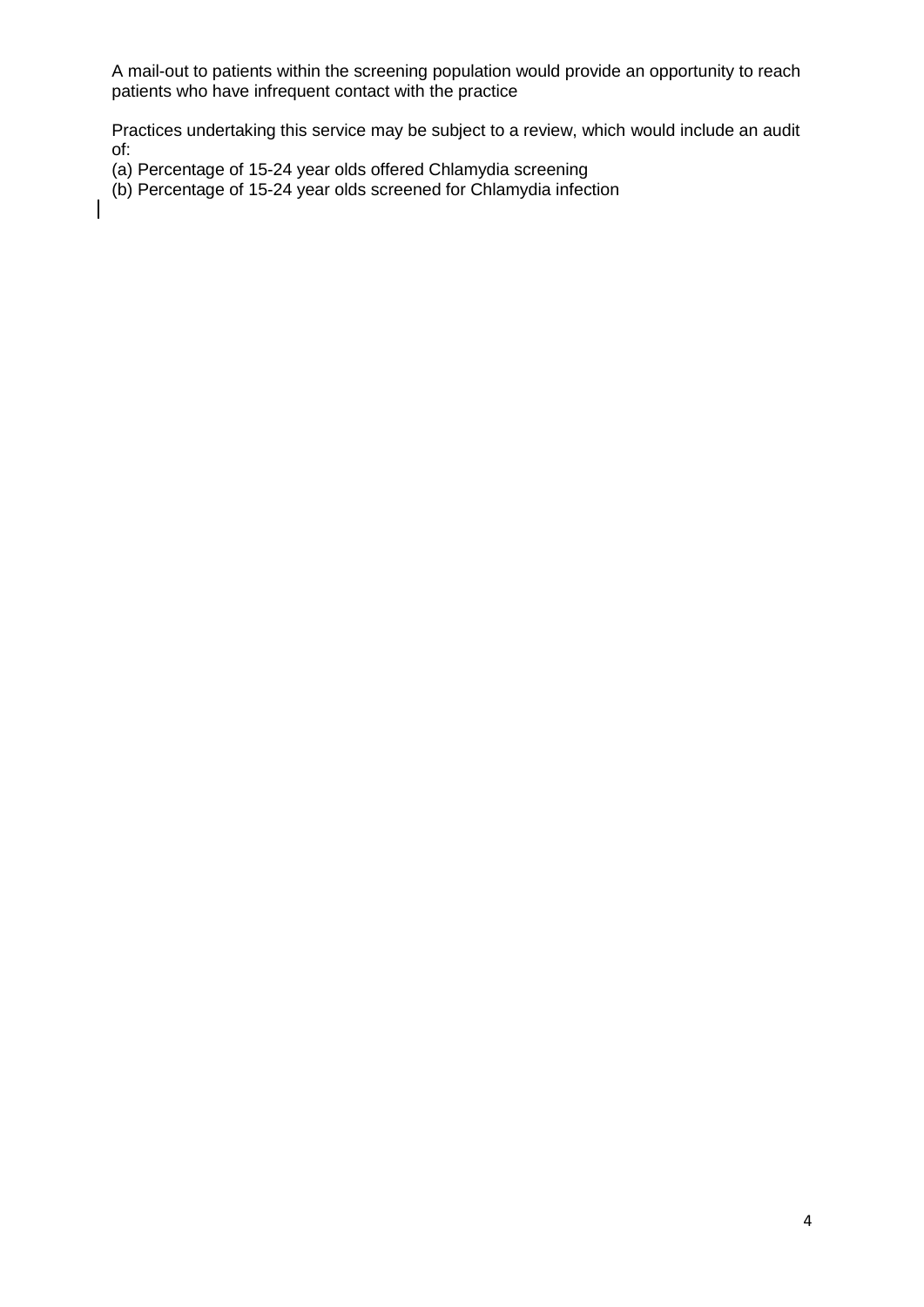# **Application for Locally Enhanced Scheme:**

# **Pharmacy declaration:**

*The pharmacy has understood the terms of the scheme and is seeking to provide a service on this basis. If commissioned the pharmacy will adhere to the terms of the scheme and provide the monitoring/audit information within the timeframe given above.*

**N.B This form must be completed in full for your application to be accepted and will be used as part of the monitoring information for the scheme.**

### **Breach**

Breach of conditions of this contract will result in non-payment and termination of the contract with immediate effect.

| Signed on behalf of Bridgewater Community Healthcare NHS Trust |      |
|----------------------------------------------------------------|------|
|                                                                | Date |

Once applications are received and training has been delivered your pharmacy will be set up on Pharmoutcomes. You will be required to input client details in order for payment to be released to you via Pharmoutcomes . Please be aware that screens from 15 to 24 years old ONLY will receive a payment.

You are welcome and encouraged to deliver screening to any age with or with the payment.